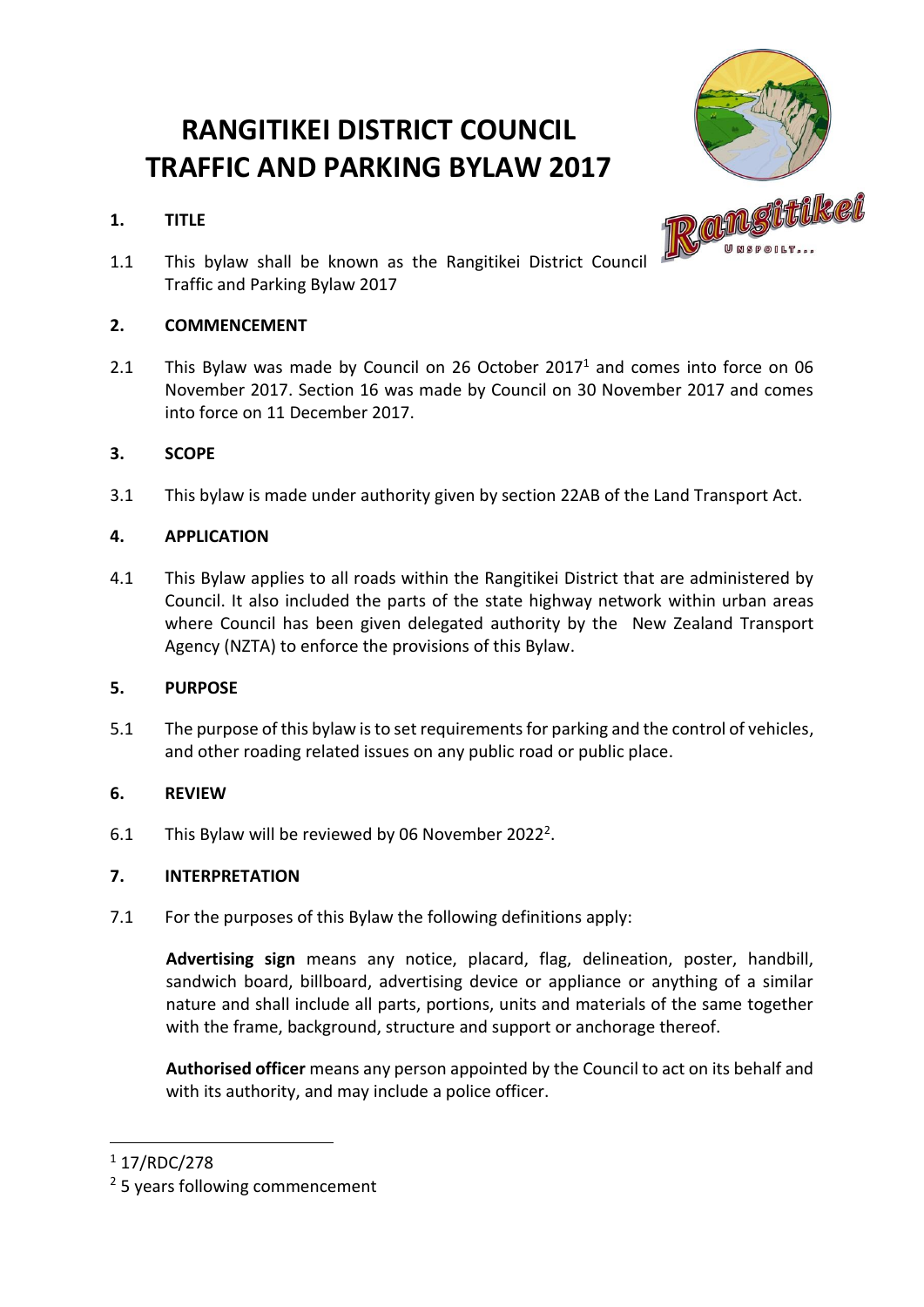**Bus** a registered commercial vehicle designed solely or principally for the carriage of ten (10) or more persons

**Chief Executive** means the Chief Executive of the Rangitikei District Council or an officer delegated with the Chief Executive's authority under this Bylaw.

**Council** means the Rangitikei District Council or an authorised officer of Council.

**Footpath** means that portion of the road reserve or private way laid out or constructed by or under the authority of the Council principally for the use of pedestrians and also includes any footbridge.

**Goods service** means the carriage of goods on any road, whether or not for hire or reward, by means of a motor vehicle

**Goods service vehicle** means a motor vehicle used or capable of being used in a goods service for the carriage of goods.

**Heavy vehicle** means a vehicle the gross laden weight of which exceeds 3,500kg but it excludes vehicles used, kept, or available for the carriage of passengers for hire or reward.

**Mobility device** means a vehicle that is designed and constructed (not merely adapted) for use by persons who require mobility assistance due to a physical or neurological impairment, and is powered solely by a motor that has a maximum power output not exceeding 1500 W; or a vehicle that the New Zealand Transport Agency has declared under [section 168A\(1\)](http://www.legislation.govt.nz/act/public/1998/0110/latest/link.aspx?id=DLM435415#DLM435415) of the Land Transport Act 1998 to be a mobility device

**Mobility permit** is a permit issued by the New Zealand CCS or similar organisation.

**Mobility space** means a parking space reserved by Council, for the exclusive use of disabled persons with a Mobility Permit.

**Permit** means a permit or written permission issued by Council.

**Public place** means any place that, at any material time, is under the control of the Council and is open to or being used by the public, whether free or on payment of a charge, and includes any road (as defined by section 315 of the Local Government Act 1974) or berm whether or not it is under the control of the Council. It also includes, without limitation, every reserve, park, domain, beach, foreshore and recreational ground under the control of the Council.

**Public work** means work undertaken for the purposes of public work and includes, but is not limited to: telecommunications, power, gas, roading and underground services.

#### **Road** means:

- a) a street
- b) a beach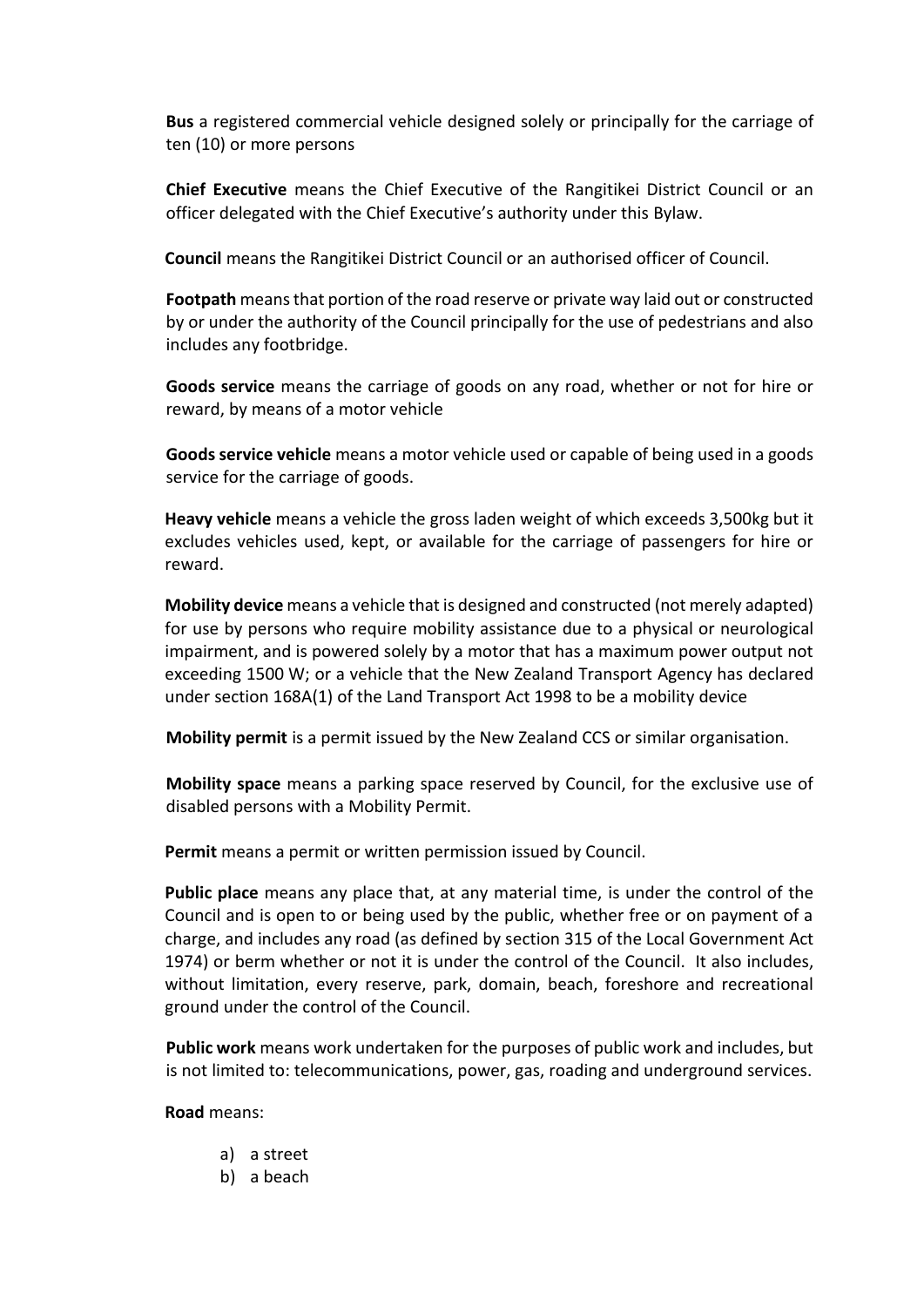- c) a place to which the public have access, whether as of right or not
- d) all bridges, culverts, and fords forming part of a road or street
- e) a roadway

**Vehicle** means a device equipped with wheels, tracks or revolving runners upon which it moves or is moved. It includes:

- a) Trailers
- b) Caravans
- c) Boats
- d) The shell or hulk of a vehicle

but does not include:

- a) A perambulator or pushchair
- b) A mobility scooter
- c) A bicycle
- d) A skateboard
- e) A motorised wheelchair

**Vehicle crossing** means a formed area usually at right angles to the road edge and extending from the edge of the roadway to the property boundary, constructed by or under the authority of the Council principally for the purpose of allowing vehicles to access and egress the property without damaging the footpath or berm.

#### **8. PARKING**

- 8.1 Council, subject to the placing and maintenance of the appropriate signs or markings, may:
	- a) Limit, restrict or prohibit parking on any part of any road.
	- b) Specify any part of the road for use as mobility spaces.
	- c) Specify any part of the road for use by buses for picking up and setting down passengers and for the standing of buses between trips.
	- d) Specify any part of the road for use by emergency services vehicles, such as police, fire, or ambulance service vehicles, in the vicinity of their premises.
	- e) Specify any part of the road for use by goods service vehicles as a loading zone.
- 8.2 A vehicle loading or unloading in the course of trade while being used as a licensed goods service vehicle may park on the road with due consideration for the safety and convenience of other road users and where there is no reasonably practicable alternative.
- 8.3 Time limits displayed for the parking of vehicles within parking spaces pursuant to this Bylaw shall be applied between the hours of 8.00am and 6.00pm Mondays to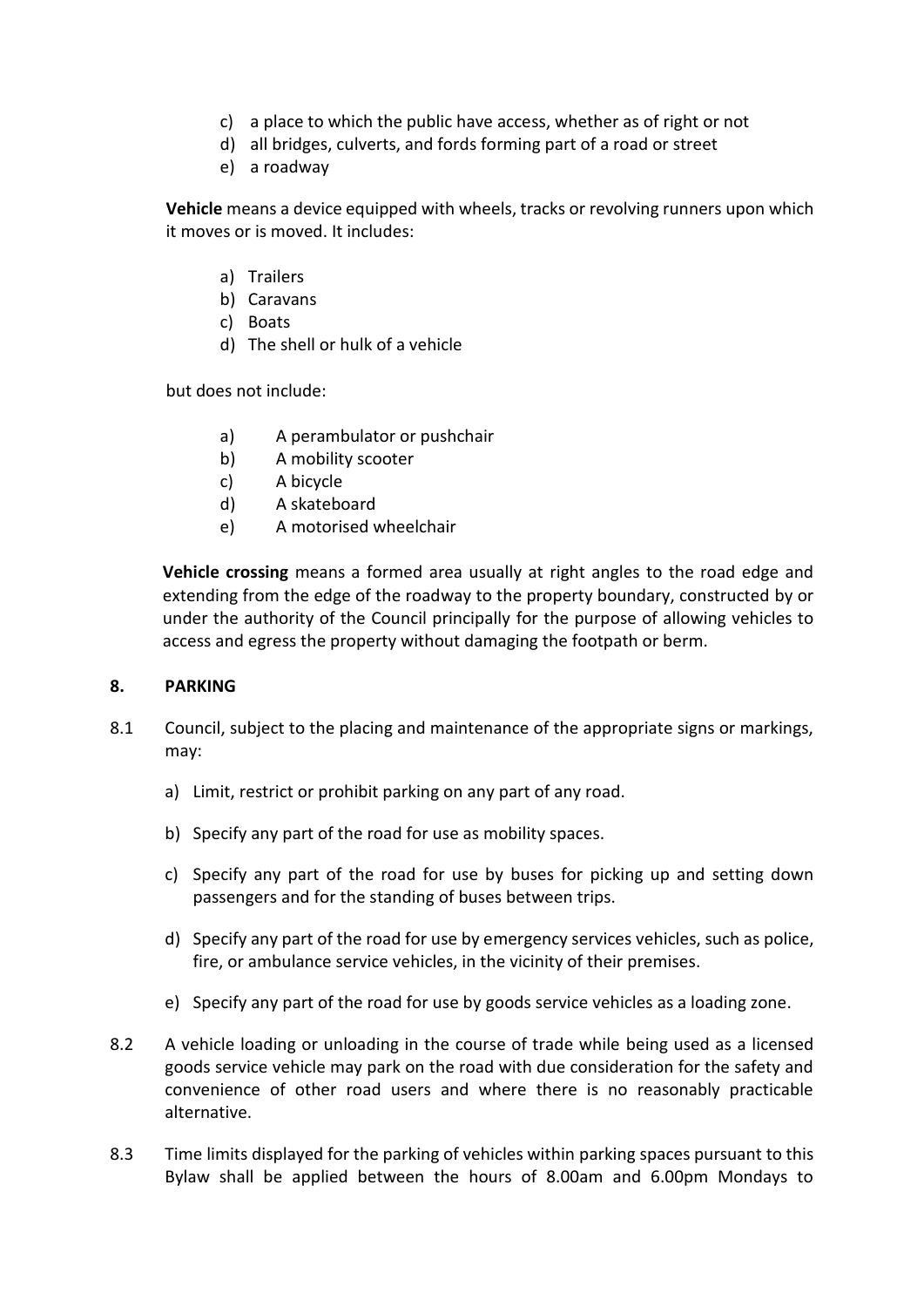Saturdays excluding statutory holidays and Sundays or where a sign relating to those parking spaces indicates otherwise.

- 8.4 It is an offence under this Bylaw to:
	- a) Stop or park, or permit the stopping or parking of, any vehicle at any of the following places or areas:
		- i. On or alongside no‐stopping areas indicated by the appropriate signage or a broken yellow line
		- ii. Designated bus stops
		- iii. Designated loading zones, unless the vehicle is a licensed goods service vehicle in the course of its business
	- b) Leave a vehicle in any parking space for longer than the time specified.
	- c) Leave a vehicle in any parking space during the time the parking space is reserved by the Council for some other person or is not permitted to be used at that time by any vehicle.
	- d) Leave a vehicle straddling more than one defined parking space.

## **9. MOBILITY PARKING**

- 9.1 Where the Council has reserved parking spaces as mobility spaces, the space may be used by vehicles displaying a Mobility Permit provided:
	- a) The Mobility Permit shall be displayed so that it is visible and legible through the front windscreen, or on the vehicle if no windscreen is fitted;
	- b) The Mobility Permit must be valid (not expired);
	- c) The Mobility Permit is used by the permit holder.
- 9.2 Any vehicle displaying a Mobility Permit will be permitted to park in a time restricted place for twice the time allowed as specified by Council, provided:
	- a) The Mobility Permit shall be displayed so that it is visible and legible through the front windscreen, or on the vehicle if no windscreen is fitted;
	- b) The Mobility Permit must be valid (not expired);
	- c) The Mobility Permit is used by the permit holder.
- 9.3 It is an offence under this Bylaw to:
	- a) Park in any parking space set aside for persons with mobility difficulties in accordance with section 8.1 (b) of this bylaw.

#### **10. ENGINE BRAKING**

10.1 The use of "Jacobs Engine Brake's" by heavy vehicles is prohibited where they cause or create excesive noise, where the permanent speed limit does not exceed 70km/h, or where signs are displayed stating "No Engine Braking".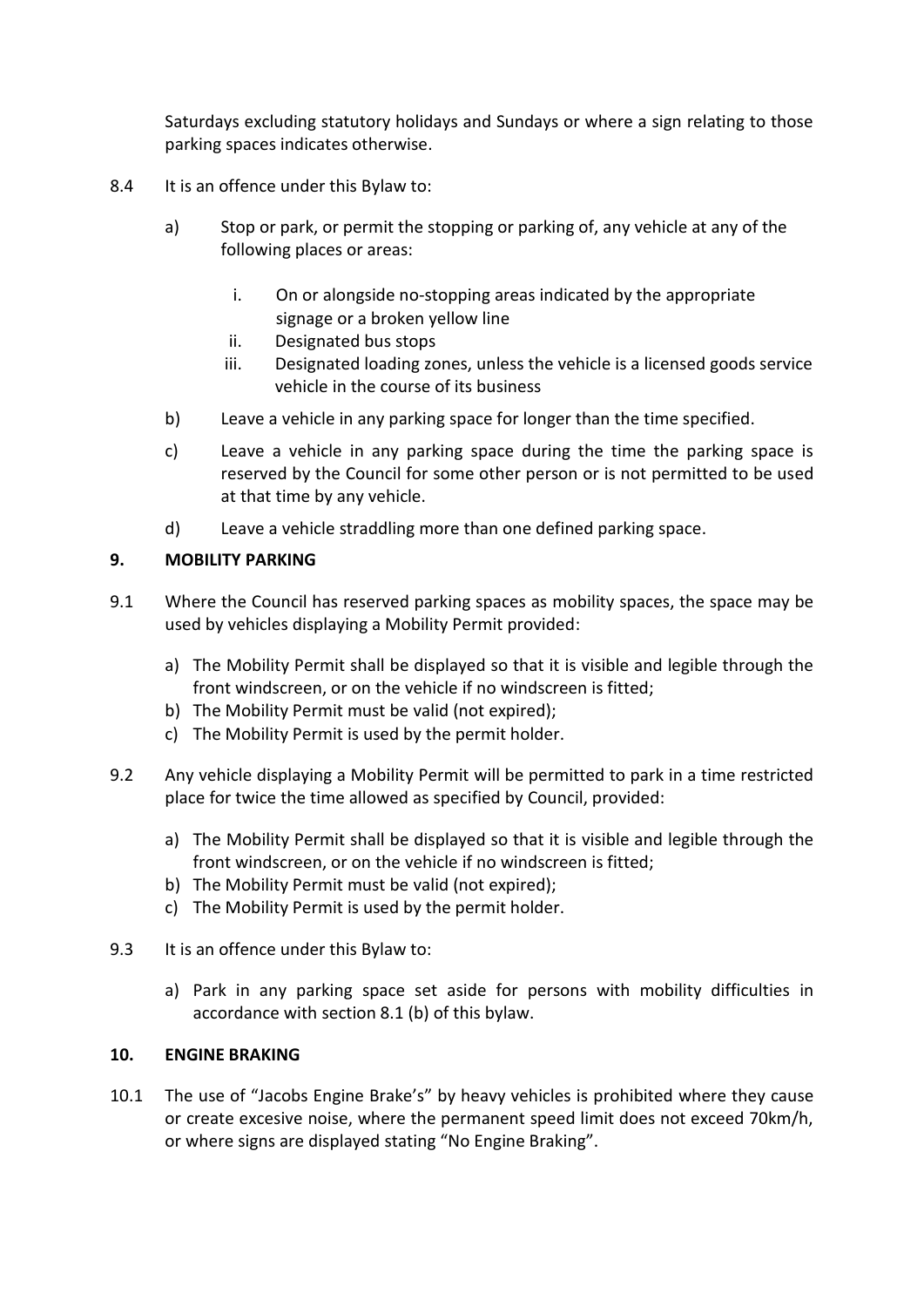10.2 Discretion should be used when considering the restriction of engine brakes, taking into account of any safety issues that may arise by restricting their use, including the steepness of the road gradient.

## **11. ADVERTISING**

11.1 With the exception of a private resident selling one private vehicle immediately outside their residential address on residential zoned land that is not adjacent to a State Highway, no person shall, without the prior written permission of an authorised officer, stop or park any vehicle on any road, or on any public place, for the principal purpose of advertising that vehicle for sale or storing that vehicle pending its sale.

## **12. VEHICLE CROSSINGS**

- 12.1 Any person wishing to construct, repair, remove or widen any vehicular crossing shall first obtain a permit from the Council.
- 12.2 An authorised officer may require information reasonably necessary for the proper consideration of the application.
- 12.3 All new vehicle crossings shall have their location and design approved by an authorised officer and shall be constructed by a Council approved contractor.
- 12.4 All costs associated with the construction, repair, relocation and maintenance of a vehicle crossing shall be the responsibility of the owner or owners of the property or properties benefitting from that vehicle crossing, except when Council has decided to make repairs or replacement of the associated footpath due to normal wear and tear or to upgrade the footpath. In this situation Council will be responsible for the costs associated with the construction, repair, relocation and maintence of the portion affected by regular maintenance.
- 12.5 A permit issued by the Council under section 12.1 of this Bylaw may be subject to conditions regarding location, design, dimensions and materials.
- 12.6 Council reserves the right, in the event that an authorised officer determines that the current condition or location of an access/accesses is to the detriment of road safety, to give written notice to the property owner(s) to undertake repairs or relocate an access within a specified period of time.
- 12.7 Failure to complete the works as instructed by Council or its authorised officer within the notified time period, will result in the works being undertaken on behalf of Council, by a Council approved contractor. All related costs shall be recovered from the property owner or owners.

#### **13. TEMPORARY VEHICLE CROSSINGS**

13.1 Where a temporary vehicle crossing is required, whether in connection with construction, repair or excavation work, or otherwise, such crossing shall not be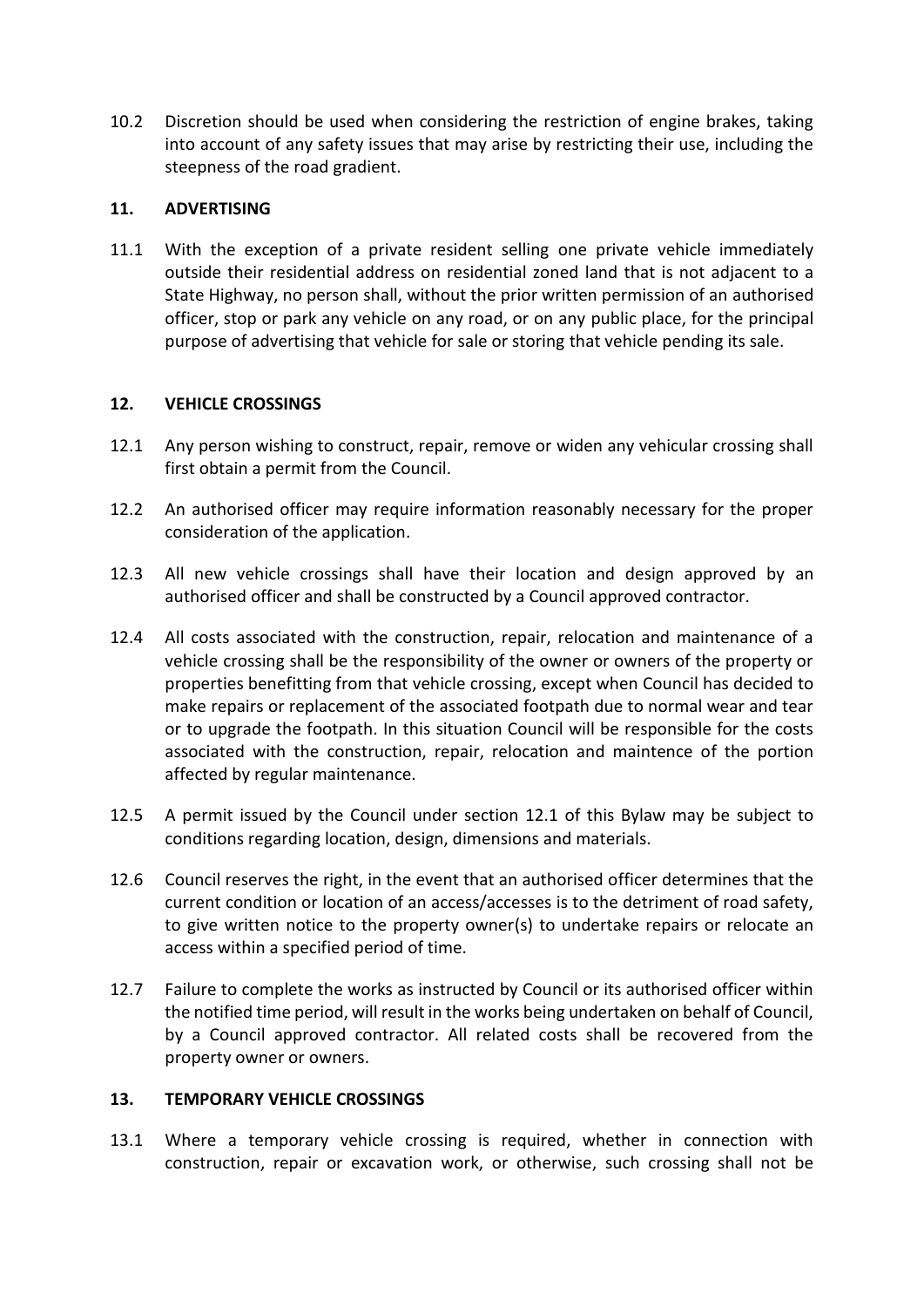constructed, laid in place or used without the prior written permission of an authorised officer.

13.2 All works must be undertaken by a Council approved contractor. Council may impose such conditions as it thinks fit on the design and use of temporary crossings and in particular, have regard to the safety and convenience of users of the crossing and the road and the protection of the road.

## **14. PARKING OF HEAVY VEHICLES**

- 14.1 No person shall stop or park a heavy motor vehicle on any part of a road where, in the opinion of an authorised officer it is creating a traffic safety hazard, or islikely to create traffic safety hazard.
- 14.2 The heavy vehicle may be removed or impounded by order of an authorised officer of Council 72 hours after a Notice of Intention to Impound was placed on the vehicle.
- 14.3 If any heavy vehicle which has been impounded or removed is not claimed and the expenses of removal and/or of storage are not paid by the owner or some other person having an interest therein within two (2) months after the date of removal or impounding an authorised officer of Council may proceed to dispose of such vehicle in terms of the Local Government Act.

## **15. CONTAINERS AND VEHICLES ON ROADS**

- 15.1 No person shall use or place or leave upon any road, private road, or public place, any container that in the opinion of an authorised officer of Council is an obstruction or causes a traffic safety hazard, or is likely to cause a traffic safety hazard.
- 15.2 No person shall leave on a road within the District for a period exceeding seven (7) consecutive days, any vehicle:
	- a) Which has no effective motor power in or attached to it; or
	- b) Which has no current Warrant of Fitness displayed on it; or
	- c) Which is not licensed for the current licensing year; or
	- d) Which is in such a state that it cannot safely be driven or is so disabled or damaged that it cannot be driven.
- 15.3 A 'Notice of Intention to Impound' may be placed on any vehicle which does not comply with section 15.2. If the vehicle remains on a road seven (7) consecutive days following the notice being placed on the vehicle, the vehicle may be removed or impounded.
- 15.4 If any vehicle or container, on any road or public place under the control of Council is in the opinion of an authorised officer of Council, an obstruction or traffic safety hazard, or is likely to cause a traffic safety hazard, an authorised officer may require action to remove the vehicle or container, or may impound it immediately.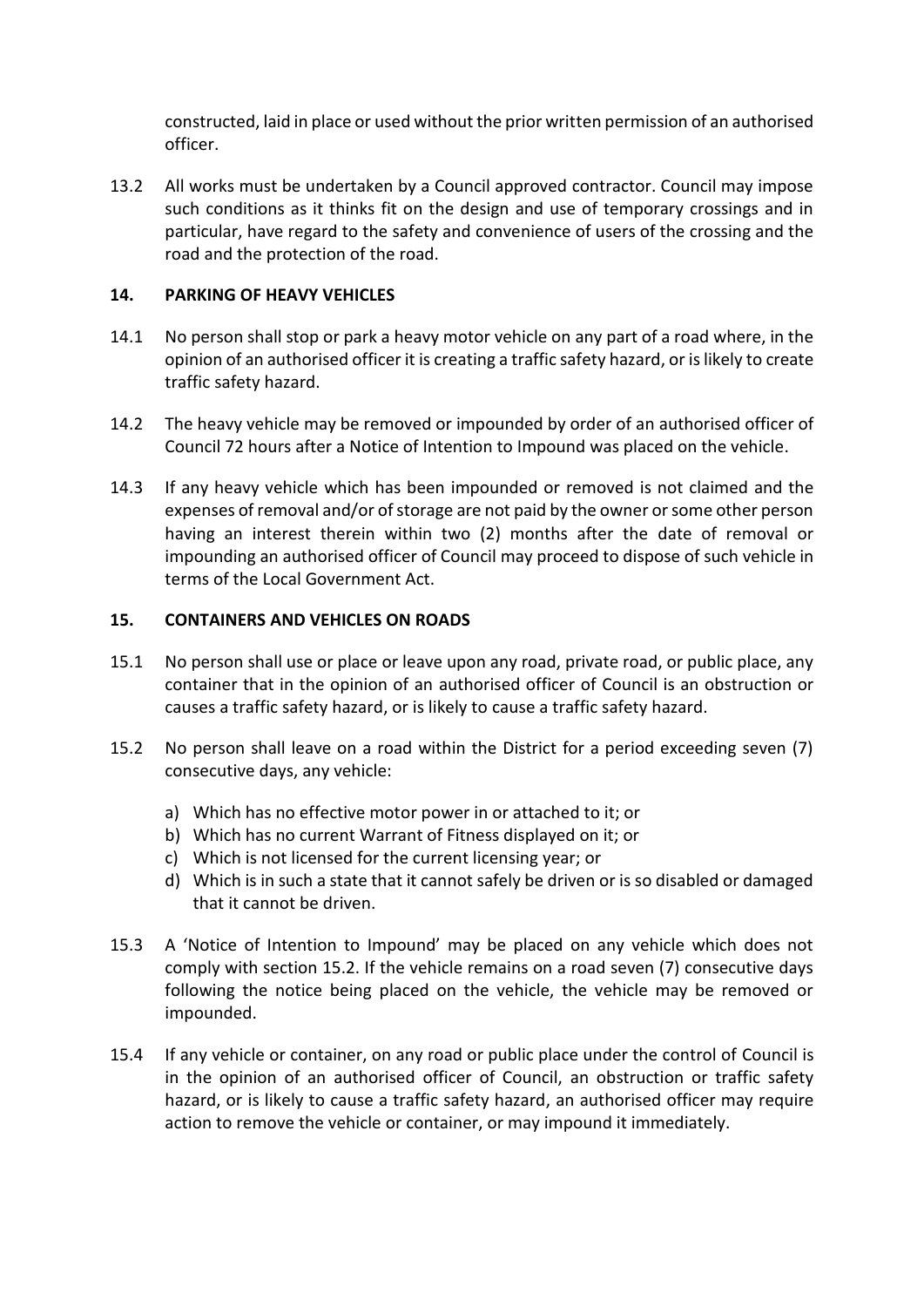15.5 If any container, trailer or caravan or other vehicle which has been impounded or removed is not claimed and the expenses of removal and/or of storage are not paid by the owner or some other person having an interest therein within two (2) months after the date of removal or impounding an authorised officer of Council may proceed to dispose of such vehicle in terms of the Local Government Act.

## **16. USE OF HEAVY VEHICLES**

- 16.1 Council intends to ensure that the roading network is protected from damage caused by heavy vehicles which puts other road users at risk.
- 16.2 Council expects that property owners who intend on undertaking an activity that is likely to involve the use of heavy vehicles of 43 tonnes or greater, using a piece of road for prolonged or extended heavy use, will consult with Council staff at least 24 months prior to the use of that piece of road. This timeframe allows Council to plan and fund potential remedial work.
- 16.3 Where damage to the roading network as a result of heavy vehicle use has already occurred, or Council has concerns about the potential for damage to occur from the future use of a piece of road, Council will engage in discussions with the relevant road user(s) and/or property owner(s), with the view of reaching an agreed solution, taking into account the proposed season for harvesting and the current condition of the piece of road.
- 16.4 If agreement is not reached, Council may, following a publicly notified resolution, require specified heavy vehicles to have a permit to use any piece of any road or prohibit the use of any road by such vehicles. Any restriction on the use of any piece of road under section 16 will usually be less than 12 months or related to emergencies.
- 16.5 When considering closing a piece of road in accordance with section 16.4, Council will consider the economic impact of the closure on potential users
- 16.6 The permit provided for under clause 16.4 may specify the following:
	- The maximum weight of the vehicles using the road.
	- A fee to be paid for using the road (to be calculated based on the frequency of use of the road and the weight of the vehicle).
	- Whether a bond is required to cover the required fee.
- 16.7 Any party that is affected may lodge an objection with Council for the implementation of section 16.

#### **17. PROHIBITED ACTIVITIES**

17.1 Except with the prior permission of the Council or an authorised officer a person shall not: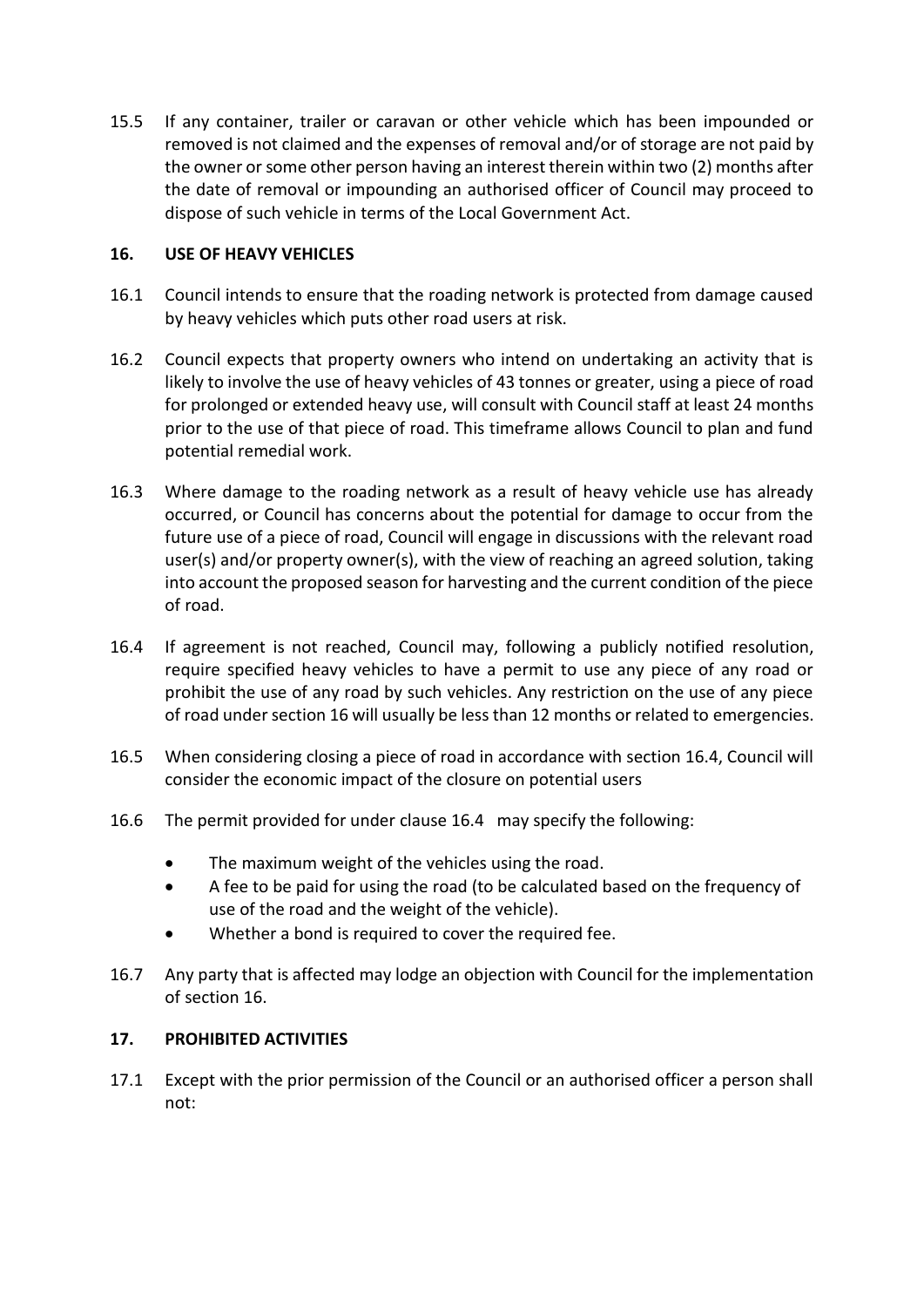- a) Drive or park any vehicle in a public place except in an area set aside for the driving or parking of vehicles.
- b) Drive in a manner that is dangerous or inconsiderate to pedestrians or other vehicles in a public place.
- c) Carry out any work on any motor vehicle in a public place, except in the case of any accident or emergency when repairs are necessary to allow the vehicle to be removed.
- d) Drive any vehicle across any berm unless by means of a crossing properly constructed in accordance with all bylaws of the Council in force at the time of such construction.
- e) Park a motor vehicle on a footpath, raised or painted traffic island, verge, or cultivated area forming part of a road.
- f) Ride, drive or park any vehicle on any grass within any park or reserve, any river bank or stop bank unless that grass, path or river bank has been provided for that purpose by the Council.
- g) Stop or park a vehicle, whether attended or not, so that any part of the vehicle obstructs or partially obstructs any vehicle entranceway.
- h) Wilfully and negligently obstruct any public place. If any vehicle is left unattended in a public place so as to cause a nuisance or obstruction, and the owner, driver or person entitled to thereof, or the person entitled to possession, cannot be found after reasonable enquiry in the vicinity, any Police Officer or authorised officer may have the vehicle removed to some other position, including any appropriate premises of the Council or of the Police.

#### **18. DAMAGE**

- 18.1 No person shall undertake any activity that causes or may cause damage to any road, footpath or berm or causes a safety hazard.
- 18.2 Where damage to any road has occurred, Council may undertake repairs to the road and an authorised officer may recover the costs of and associated with the replacement or repair from the person causing the damage or from any person who has committed a breach of the Bylaw in connection with the damage.

## **19. VEGETATION**

19.1 No person shall plant or erect any trees, shrubs, hedges, scrub, or other growth, or fences or walls that in the opinion of an authorised officer are likely to obstruct visibility or become a source of nuisance or a danger to traffic at corners, bends, or intersections on roads. Council may require the property owner to trim or remove such trees, shrubs hedges, scrub, or other growth.

## **20. EXEMPTIONS**